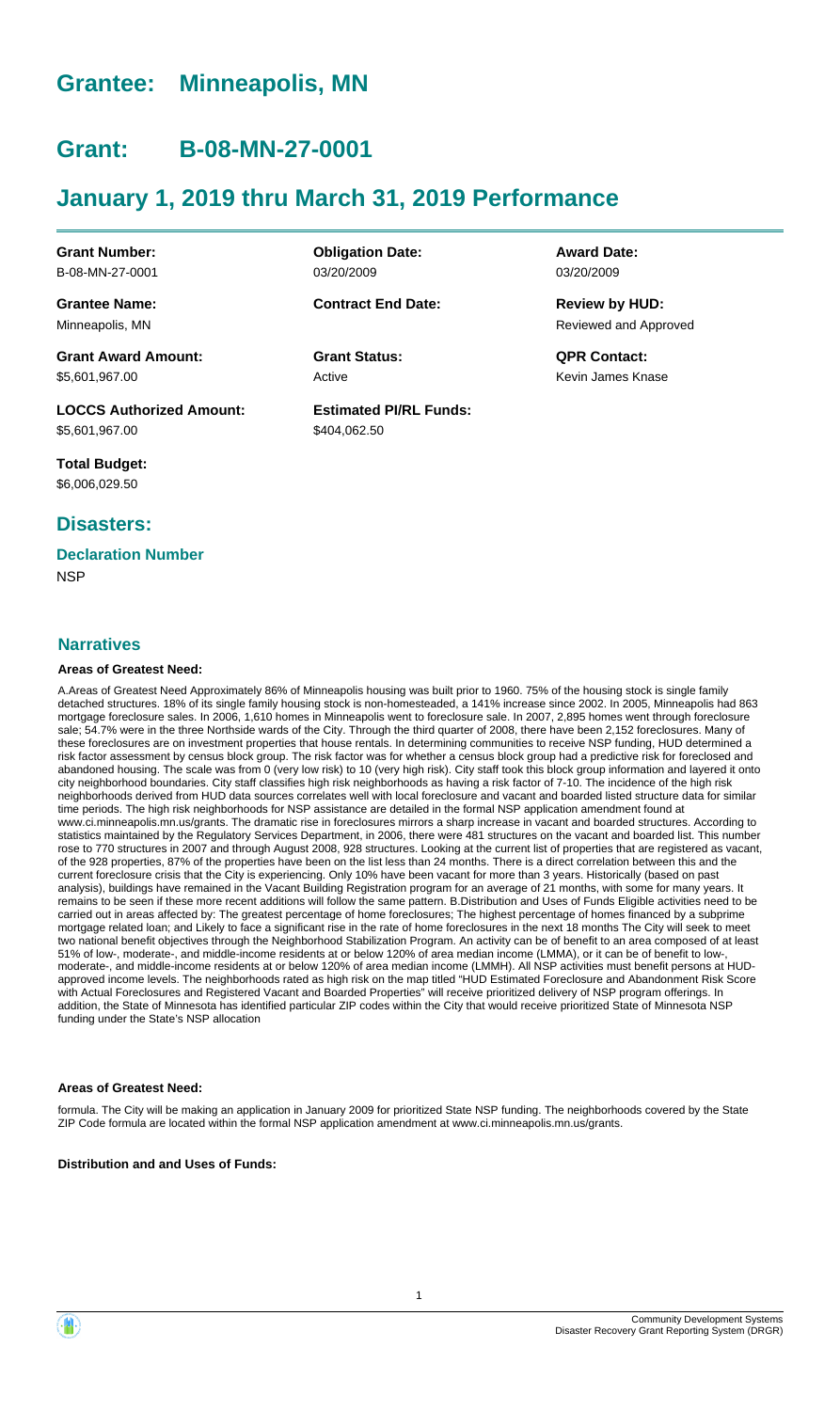#### **Definitions and Descriptions:**

C. Definitions and Descriptions a. Blighted Structure For purposes of NSP funding and in the context of local law, the City of Minneapolis will use its nuisance definition in Chapter 249, Minneapolis Code of Ordinances, as the standard for a blighted structure. Specifically, a structure is defined as a nuisance in 249.30: 249.30. "Nuisance condition" defined; waiver of waiting period. (a) A building within the city shall be deemed a nuisance condition if: (1) It is vacant and unoccupied for the purpose for which it was erected and for which purpose a certificate of occupancy may have been issued, and the building has remained substantially in such condition for a period of at least six (6) months; or (2) The building is unfit for occupancy as it fails to meet the minimum standards set out by city ordinances before a certificate of code compliance could be granted, or is unfit for human habitation because it fails to meet the minimum standards set out in the Minneapolis housing maintenance code, or the doors, windows and other openings into the building are boarded up or otherwise secured by a means other than the conventional methods used in the original construction and design of the building, and the building has remained substantially in such condition for a period of at least sixty (60) days; or (3) Evidence, including but not limited to neighborhood impact statements, clearly demonstrates that the values of neighborhood properties have diminished as a result of deterioration of the subject building; or (4) Evidence, including but not limited to rehab assessments completed by CPED, clearly demonstrates that the cost of rehabilitation is not justified when compared to the after rehabilitation resale value of the building. (b) When it is determined by the director of inspections or the city fire marshal that a building constitutes an immediate hazard to the public health and safety, and after approval by the city council, the sixty-day waiting period set out in this section may be waived and the other procedures, as set out in this chapter, may be implemented immediately. (c) Notwithstanding the foregoing provisions, accessory buildings such as garages, barns and other similar structures, not intended to be used for human habitation, shall be deemed to constitute a nuisance condition when such buildings are in violation of section 244.1560 of the housing maintenance code which regulates nondwelling structures or when such accessory buildings are structurally unsound in the opinion of the director of inspections. (76-Or-102, § 1, 7-9-76; 77-Or-226, § 2, 11-10-77; 78-Or-233, § 2, 11-9-78; 79-Or-016, § 1, 1-26-79; 80-Or-181, § 1, 8- 8-80; 84-Or-095, § 1, 6-15-84; 86-Or-236, § 1, 10-10-86; 91-Or-157, § 1, 8-9-91; 92-Or-110, § 2, 9-11-92; 93-Or-142, § 1, 10-1-93; 94-Or-123, § 2, 9-16-94; 2006-Or-059, § 1, 5-26-06 effective October 1, 2006). b. Affordable Rents For any NSP-funded rental activity, affordable rents are defined as described in 24 CFR §92.252(a), (c), (f). The maximum unit rent level must be the lesser of HUD Fair Market Rent or the amount affordable to a household at 65% of area median income. If the renter is to pay utilities and services than the most recent Minneapolis Public Housing Authority utility allowance schedule for will be used to determine the net rent. These HUD schedules are updated annually and NSP activities will conform to the most rece

#### **Definitions and Descriptions:**

nt scht commitment. c. Affordability For the purposes of NSP funding, the City is electing to use the continued affordability standards of the HOME program 24 CFR §92.252 (e) and §92.254 as outlined in the table below. These periods apply to rental and ownership activities. Table 7 NSP Affordability Periods Per unit amount of NSP funds for New Construction, Rehab or Acquisition of Existing Housing Minimum Period of Affordability Under \$15,000 5 Years \$15,000 - \$40,000 10 Years Over \$40,000

**Low Income Targeting:**

**Acquisition and Relocation:**

**Public Comment:**

| <b>Overall</b><br><b>Total Projected Budget from All Sources</b> | <b>This Report Period</b><br>N/A | <b>To Date</b><br>\$5,940,256.89 |
|------------------------------------------------------------------|----------------------------------|----------------------------------|
| <b>Total Budget</b>                                              | \$0.00                           | \$5,916,256.89                   |
| <b>Total Obligated</b>                                           | \$0.00                           | \$5,853,356.62                   |
| <b>Total Funds Drawdown</b>                                      | \$0.00                           | \$5,853,356.62                   |
| <b>Program Funds Drawdown</b>                                    | \$0.00                           | \$5,483,146.30                   |
| Program Income Drawdown                                          | \$0.00                           | \$370,210.32                     |
| <b>Program Income Received</b>                                   | \$0.00                           | \$462,355.71                     |
| <b>Total Funds Expended</b>                                      | \$258,290.09                     | \$6,111,646.71                   |
| <b>Most Impacted and Distressed Expended</b>                     | \$0.00                           | \$0.00                           |
| <b>Match Contributed</b>                                         | \$0.00                           | \$0.00                           |

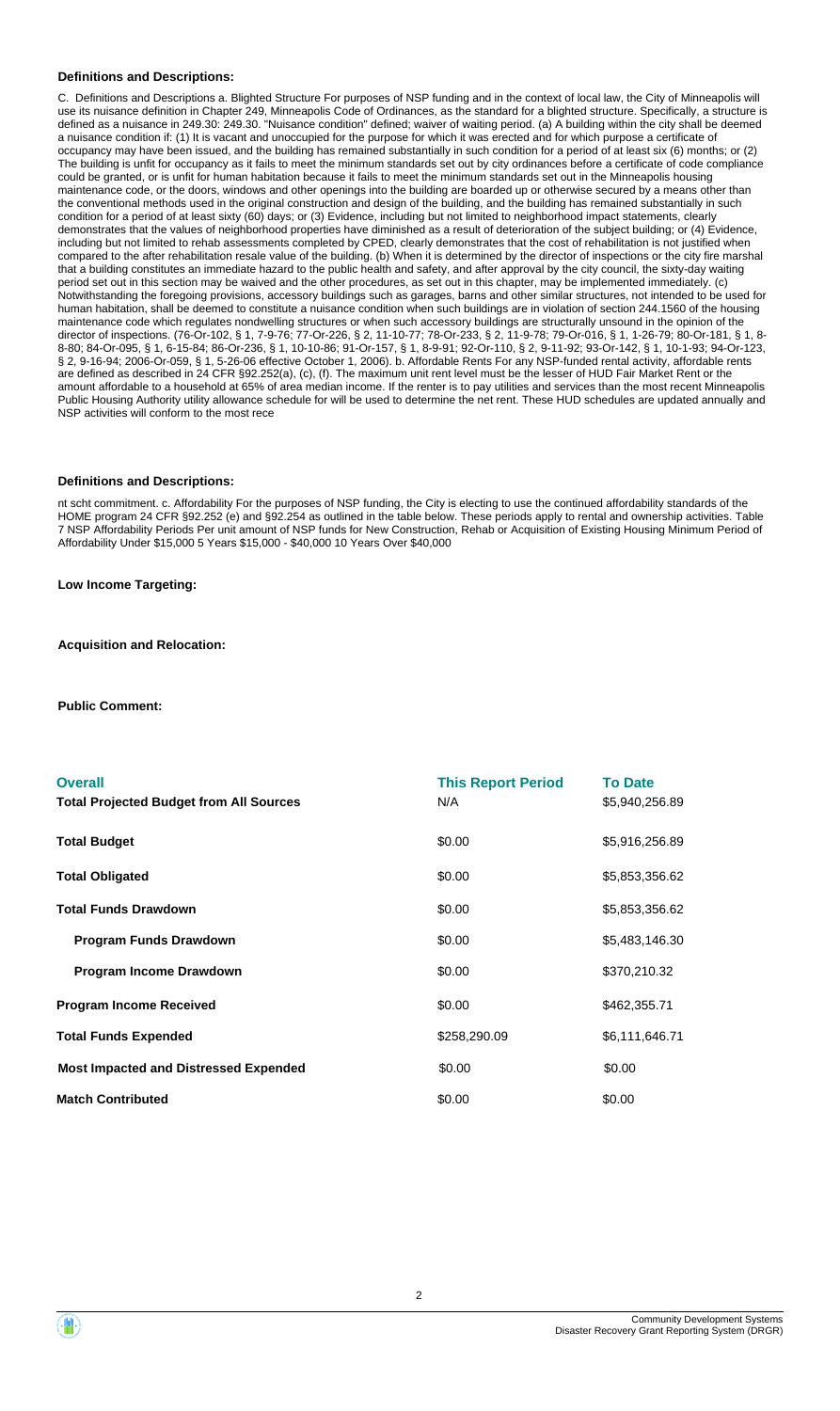# **Progress Toward Required Numeric Targets**

| <b>Requirement</b>                                 | <b>Target</b>  | <b>Actual</b>  |
|----------------------------------------------------|----------------|----------------|
| <b>Overall Benefit Percentage (Projected)</b>      |                | $0.00\%$       |
| <b>Overall Benefit Percentage (Actual)</b>         |                | $0.00\%$       |
| <b>Minimum Non-Federal Match</b>                   | \$0.00         | \$0.00         |
| <b>Limit on Public Services</b>                    | \$840,295.05   | \$0.00         |
| Limit on Admin/Planning                            | \$560,196.70   | \$488,659.01   |
| <b>Limit on Admin</b>                              | \$0.00         | \$488,659.01   |
| Most Impacted and Distressed Threshold (Projected) | \$0.00         | \$0.00         |
| <b>Progress towards LH25 Requirement</b>           | \$1,501,507.38 | \$1,826,699.81 |

## **Overall Progress Narrative:**

Staff is working to reconcile our NSP1/2/3 grants and plans on closing out our NSP3 grant in the near future. Once complete, our next focus will be reconciling all items in this NSP1 grant to move toward closeout. We have items listed as under way in the Action Plan that we are leaving as is until our reconciliation is complete and we update the Action Plan to reflect our activities closer to closeout.

## **Project Summary**

| <b>Project #, Project Title</b>                      | <b>This Report</b>                      | <b>To Date</b>                          |                                         |
|------------------------------------------------------|-----------------------------------------|-----------------------------------------|-----------------------------------------|
|                                                      | <b>Program Funds</b><br><b>Drawdown</b> | <b>Project Funds</b><br><b>Budgeted</b> | <b>Program Funds</b><br><b>Drawdown</b> |
| 08NSP Redevelopment, Redevelopment                   | \$0.00                                  | \$150,000.00                            | \$150,000.00                            |
| 08NSPAdmin, NSP Program Administration               | \$0.00                                  | \$516,719.87                            | \$468,679.30                            |
| 08NSPDemo, Demolition of Blighted Structures         | \$0.00                                  | \$2,206,680.87                          | \$2,093,070.77                          |
| 08NSPFinan, FinancingForeclosure Recovery Affordable | \$0.00                                  | \$110,000.00                            | \$110,000.00                            |
| 08NSPLandBank, Acquisition and Land Banking          | \$0.00                                  | \$1.161.156.34                          | \$962,596.23                            |
| 08NSPurchaseRehab, Purchase and Rehab                | \$0.00                                  | \$1,771,699.81                          | \$1,698,800.00                          |
| DELETED-ACTIVITIES, DELETED-ACTIVITIES (Temporary)   | \$0.00                                  | \$0.00                                  | \$0.00                                  |

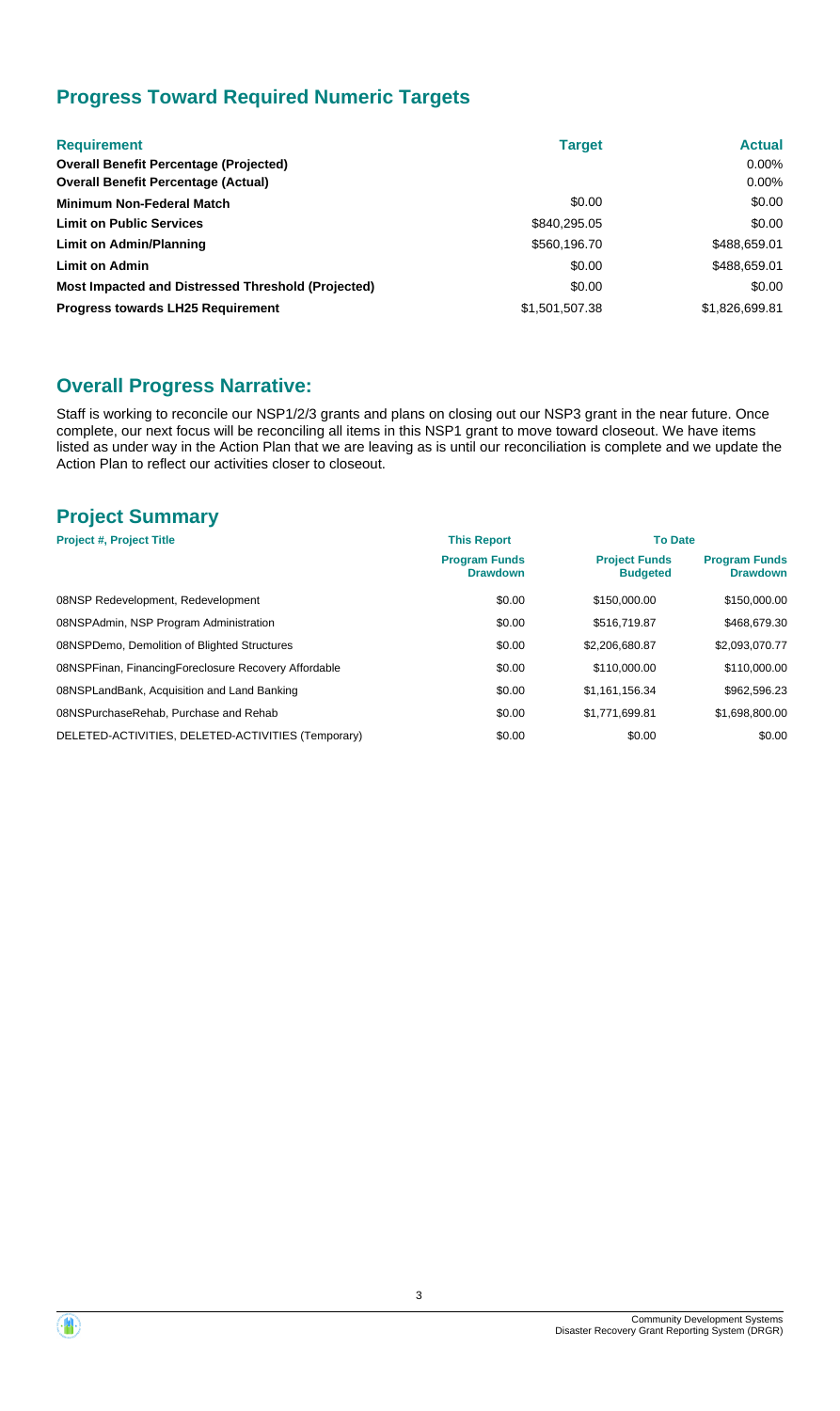# **Activities**

# **Project # / 08NSPAdmin / NSP Program Administration**

#### **Grantee Activity Number: G4890NSP ADM Activity Title: Program Admin CPED**

| <b>Activitiy Category:</b>   | <b>Activity Status:</b>                    |
|------------------------------|--------------------------------------------|
| Administration               | Under Way                                  |
| <b>Project Number:</b>       | <b>Project Title:</b>                      |
| 08NSPAdmin                   | <b>NSP Program Administration</b>          |
| <b>Projected Start Date:</b> | <b>Projected End Date:</b>                 |
| 09/29/2008                   | 12/31/2019                                 |
| <b>Benefit Type:</b><br>( )  | <b>Completed Activity Actual End Date:</b> |
| <b>National Objective:</b>   | <b>Responsible Organization:</b>           |
| N/A                          | City of Minneapolis Community Planning and |

| <b>Overall</b>                                 | <b>Jan 1 thru Mar 31, 2019</b> | <b>To Date</b> |
|------------------------------------------------|--------------------------------|----------------|
| <b>Total Projected Budget from All Sources</b> | N/A                            | \$442,719.87   |
| <b>Total Budget</b>                            | \$0.00                         | \$442,719.87   |
| <b>Total Obligated</b>                         | \$0.00                         | \$414,659.01   |
| <b>Total Funds Drawdown</b>                    | \$0.00                         | \$414,659.01   |
| <b>Program Funds Drawdown</b>                  | \$0.00                         | \$394,679.30   |
| <b>Program Income Drawdown</b>                 | \$0.00                         | \$19,979.71    |
| <b>Program Income Received</b>                 | \$0.00                         | \$196,421.25   |
| <b>Total Funds Expended</b>                    | \$5,703.75                     | \$420,362.76   |
| City of Minneapolis Community Planning and     | \$5,703.75                     | \$420,362.76   |
| <b>Most Impacted and Distressed Expended</b>   | \$0.00                         | \$0.00         |
| <b>Match Contributed</b>                       | \$0.00                         | \$0.00         |

### **Activity Description:**

Administration and monitoring of NSP activities.

#### **Location Description:**

Administration.

#### **Activity Progress Narrative:**

Charges against admin time for staff costs of preparing for closeout and administerting the program.

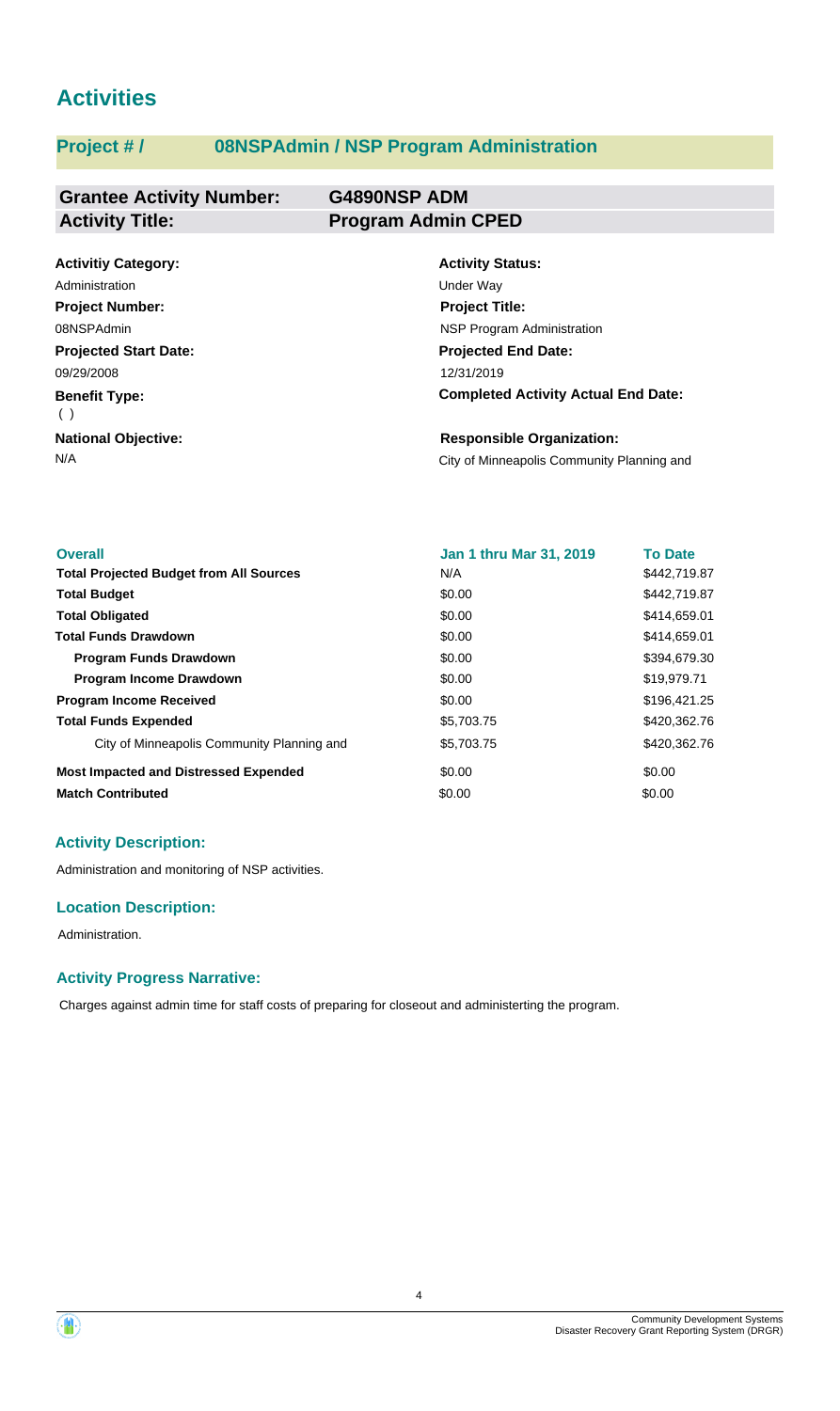# **Accomplishments Performance Measures**

**No Accomplishments Performance Measures**

### **Beneficiaries Performance Measures**

**No Beneficiaries Performance Measures found.**

### **Activity Locations**

**No Activity Locations found.**

## **No Other Match Funding Sources Found Other Funding Sources Budgeted - Detail**

No Other Funding Sources Found **Other Funding Sources Amount** Total Other Funding Sources

## **Project # / 08NSPLandBank / Acquisition and Land Banking**

| <b>Grantee Activity Number:</b> | <b>G4890NSP LBNK ACQ</b>   |
|---------------------------------|----------------------------|
| <b>Activity Title:</b>          | <b>Landbank Acquistion</b> |

**Projected Start Date: Benefit Type: National Objective: Activitiy Category:** 03/01/2009 Area ( ) Land Banking - Acquisition (NSP Only) and the Under Way **Project Number:** 08NSPLandBank

## **Activity Status: Projected End Date: Completed Activity Actual End Date:** 12/31/2019 **Project Title:** Acquisition and Land Banking

NSP Only - LMMI **NATURE 2018** City of Minneapolis Community Planning and **Responsible Organization:**

| <b>Overall</b>                                 | <b>Jan 1 thru Mar 31, 2019</b> | <b>To Date</b> |
|------------------------------------------------|--------------------------------|----------------|
| <b>Total Projected Budget from All Sources</b> | N/A                            | \$1,161,156.34 |
| <b>Total Budget</b>                            | \$0.00                         | \$1,161,156.34 |
| <b>Total Obligated</b>                         | \$0.00                         | \$1,148,816.93 |
| <b>Total Funds Drawdown</b>                    | \$0.00                         | \$1,148,816.93 |
| <b>Program Funds Drawdown</b>                  | \$0.00                         | \$962,596.23   |
| <b>Program Income Drawdown</b>                 | \$0.00                         | \$186,220.70   |
| <b>Program Income Received</b>                 | \$0.00                         | \$137,383.46   |
| <b>Total Funds Expended</b>                    | \$252,586,34                   | \$1,401,403.27 |